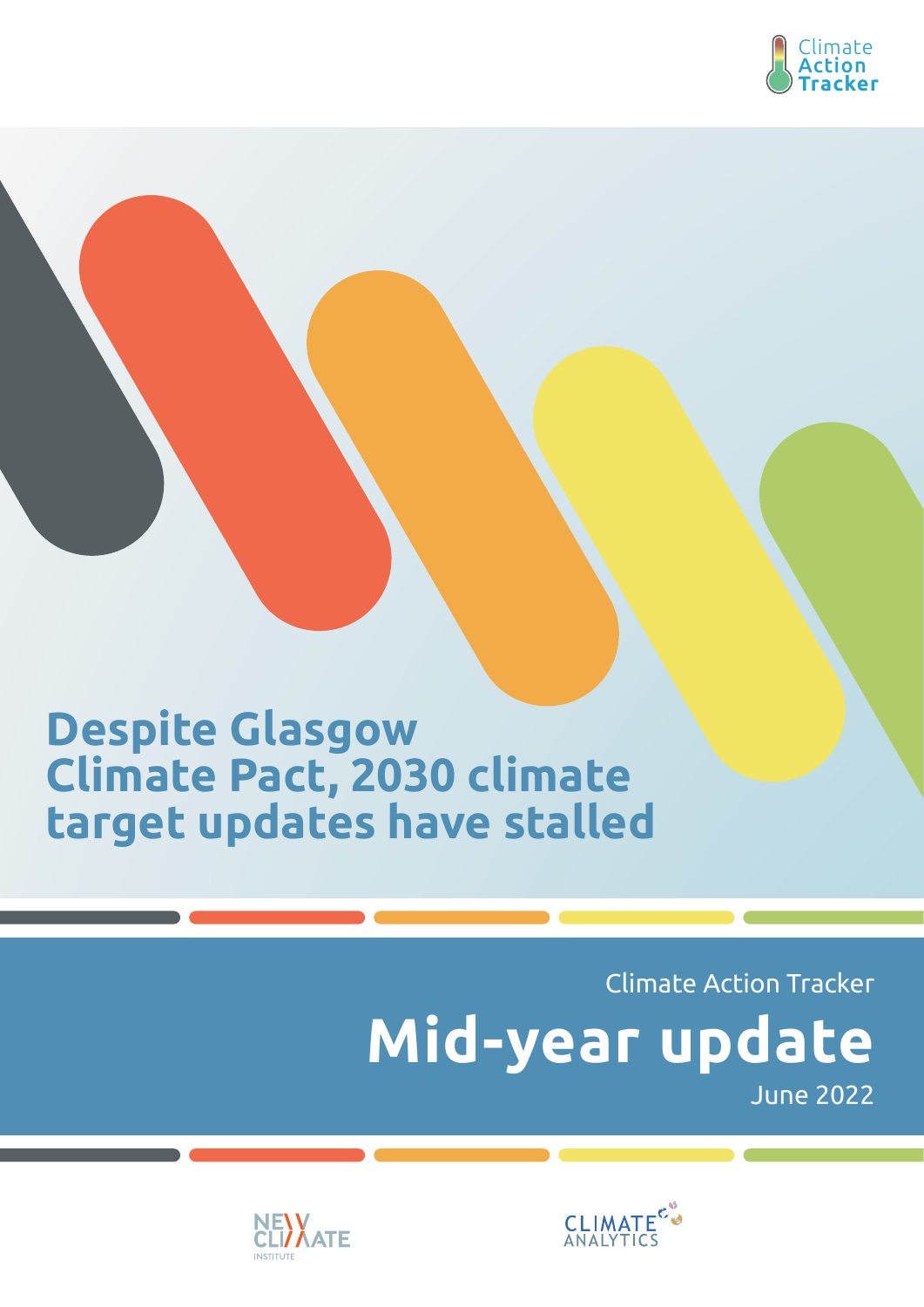

Despite the clear warning on the extreme dangers of exceeding 1.5°C warming from the IPCC, progress on new, more ambitious 2030 climate targets and participation in sectoral initiatives have stalled since COP26 in Glasgow. This goes against the clear agreement of the Glasgow Pact to update national 2030 climate targets in 2022.

Without increased government action, the world will still emit twice the greenhouse gas emissions in 2030 than is allowed under the 1.5°C limit of the Paris Agreement. The world is heading to a warming of 2.4°C with 2030 targets and even higher, 2.7°C, with current policies.

With this looming emissions gap in 2030, it is important that *all* governments revisit and strengthen their climate targets. It is not enough for them to make marginal or no improvements.

If the EU, the USA and China were to increase their NDC values by 5 to 10 percentage points, this would only narrow the 17–20 GtCO<sub>2</sub>e gap by a further 3–4 GtCO<sub>2</sub>e or around 20%. The EU would be the primary candidate for being the first large country to update its NDC, as the agreement to increase the renewable target would lead to overachievement of the NDC.

Governments need to take several steps to update their climate targets in 2022. Ultimately, they need to submit a full updated NDC with a more ambitious target. Along the way they can participate in new sectoral initiatives and/or implement additional national policies, whose effect goes well beyond the originally proposed target—and then officially submit this information to the UNFCCC.

#### **2030 targets have barely moved in 2022 and put achieving 1.5°C at risk <sup>1</sup>**

The IPCC has set clear benchmarks. To keep the possibility of 1.5°C alive, the world needs to cut emissions by 45% below 2010 levels by 2030—in other words, halve emissions from present levels in eight years. The IPCC Working Group 3 report showed that this is economically possible.

As current pledges are not sufficient to meet this benchmark, at COP26, governments agreed on the Glasgow Climate Pact, which requests governments to "revisit and strengthen the 2030 targets in their nationally determined contributions as necessary to align with the Paris Agreement temperature goal by the end of 2022, taking into account different national circumstances".1

But so far in 2022 there has been little action: no major emitter has updated its climate target and there has been little movement in expanding the level of participation in sectoral initiatives, nor implementation of ambitious policies.

Only six countries have submitted updated NDCs in 2022 (**El Salvador**, **Central African Republic**, **Guatemala**, **Bolivia**, **Côte d'Ivoire** and **Haiti**).2 None of these countries had previously communicated new and updated targets, and thus these submissions do not represent a further revisiting and strengthening of targets. **Brazil's** 2030 target officially submitted in April 2022 had already been announced during COP26.

It is worth remembering that **Indonesia**, **Russia**, **Singapore**, **Switzerland**, **Thailand** and **Viet Nam**  did not submit stronger targets in their 2020/2021 updates and Mexico submitted a less ambitious target. **Turkey** and **Kazakhstan** have not submitted updates, nor has Iran (who has also not ratified the Paris Agreement).

**Australia** did not submit a stronger target in its 2020/2021 updates; however, with a change in government in May, a new and stronger target is expected. The new Labor government's proposed target is to cut emissions by 43% below 2005 levels by 2030, and is not yet 1.5°C compatible; the new

<sup>1</sup> Glasgow Climate Pact paragraph 29, decision 1/CMA.3.

<sup>2</sup> As of 1 June 2022.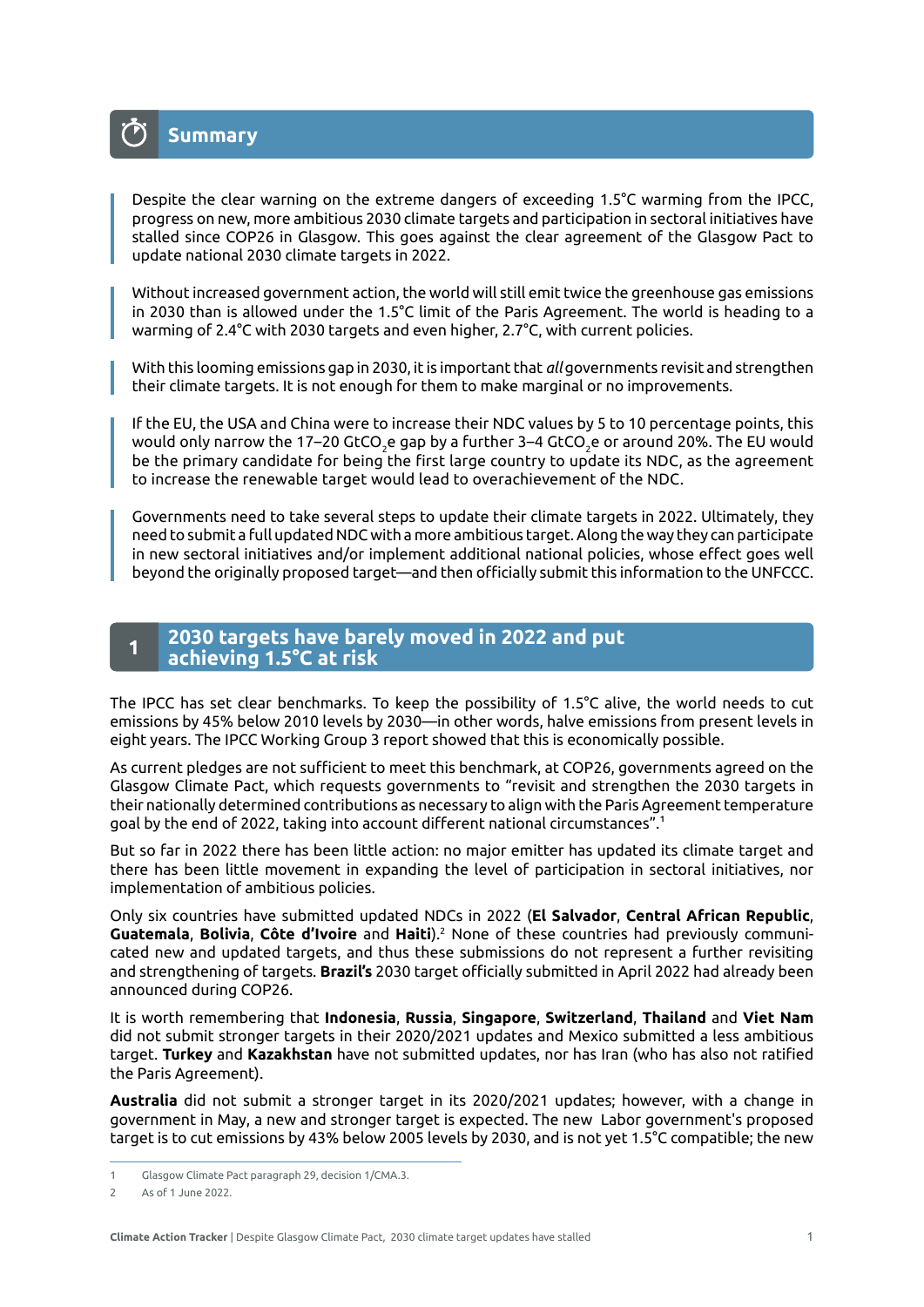Parliament, however, includes a substantial number of Independents and Greens who are committed to stronger action consistent with 1.5°C.

The upcoming COP27 host, **Egypt**, has yet to submit an NDC update. Its first NDC did not contain a quantifiable target and the CAT rates its climate action as "Highly insufficient". Egypt would need to roughly stabilise emissions at today's levels to meet its fair share contribution and to cut emissions by around 25% below today's levels by 2030 (with international support) to limit warming to 1.5°C.

A [recent G7 ministerial communique](https://www.bundesregierung.de/resource/blob/974430/2044350/84e380088170c69e6b6ad45dbd133ef8/2022-05-27-1-climate-ministers-communique-data.pdf?download=1#:~:text=We%2C%20the%20G7%20Ministers%20of,generations) urged all countries, especially major emitters, whose NDC targets are not 1.5°C aligned, to increase the ambition of their targets before COP27. Yet, it failed to firmly, clearly and explicitly commit to fulfilling the Glasgow Pact to "revisit and strengthen" *their own* 2030 targets this year. According to [our analysis,](https://climateactiontracker.org/countries/) only the [UK](https://climateactiontracker.org/countries/uk/) has a 1.5°C compatible domestic target and all G7 members are failing to contribute their fair share.

Fulfilling the Glasgow Pact will require leadership. The EU has put forward plans to increase its renewable target for 2030 from 40% to 45%. If this is implemented, the [EU would overachieve its](https://climateactiontracker.org/countries/eu/) [NDC](https://climateactiontracker.org/countries/eu/). Therefore, the EU would be a prime candidate to start the NDC update process and be the first large country to update its NDC and incentivize others to follow suit.

The Glasgow sectoral initiatives have predominantly been signed by countries that had already taken these activities into account in their climate targets (Climate Action Tracker, 2021). Movement since then has been limited.

- **Qatar** is the only major country to [join](https://qa.usembassy.gov/joint-statement-on-qatars-endorsement-of-the-global-methane-pledge/) the Global Methane Pledge since the COP.<sup>3</sup> Large methane emitters like China, India and Russia have yet to join.
- After the flurry of activity around the COP, no countries have joined the [coal exit](https://ukcop26.org/global-coal-to-clean-power-transition-statement/) nor the [100%](https://www.gov.uk/government/publications/cop26-declaration-zero-emission-cars-and-vans/cop26-declaration-on-accelerating-the-transition-to-100-zero-emission-cars-and-vans) [EV](https://www.gov.uk/government/publications/cop26-declaration-zero-emission-cars-and-vans/cop26-declaration-on-accelerating-the-transition-to-100-zero-emission-cars-and-vans) declaration in 2022. Australia's new government should consider joining this initiative and needs to develop a coal phase out plan. Major automobile manufacturing countries such as **Germany**, **Japan**, the **United States**, **China**, or **France** are still missing.
- A recent **G7** [ministerial communique](https://www.bundesregierung.de/resource/blob/974430/2044350/84e380088170c69e6b6ad45dbd133ef8/2022-05-27-1-climate-ministers-communique-data.pdf?download=1#:~:text=We%2C%20the%20G7%20Ministers%20of,generations), failed to adopt a hard deadline for 100% EV sales, but did commit to achieving a 'highly decarbonised road sector by 2030'. **G7 Leaders** should adopt clear EV targets when they meet at the end of June.
- $\blacktriangleright$  The commitment made by a coalition of countries and development banks at COP26 to [stop](https://ukcop26.org/statement-on-international-public-support-for-the-clean-energy-transition/) [financing fossil fuel infrastructure abroad](https://ukcop26.org/statement-on-international-public-support-for-the-clean-energy-transition/) has been weakened, due to the pressure after the illegal invasion of Russia in Ukraine to find alternative suppliers of natural gas. For example, Germany is considering supporting Senegal in developing LNG infrastructure, which, if implemented, would undermine the initiative.

The 2020–2021 round of NDC updates only reduced the emissions gap in 2030 by 15–17%. Even after that update round, global emissions resulting from implementation of NDCs would still be twice as high as what is needed for a 1.5°C consistent pathway in 2030. Together, the NDC updates and sectoral initiatives narrow the gap by around a quarter.

<sup>3</sup> As of 31 May 2022, the Pledge has 112 signatories, up from the 109 (as of 11 November 2022) covered in our COP26 briefing.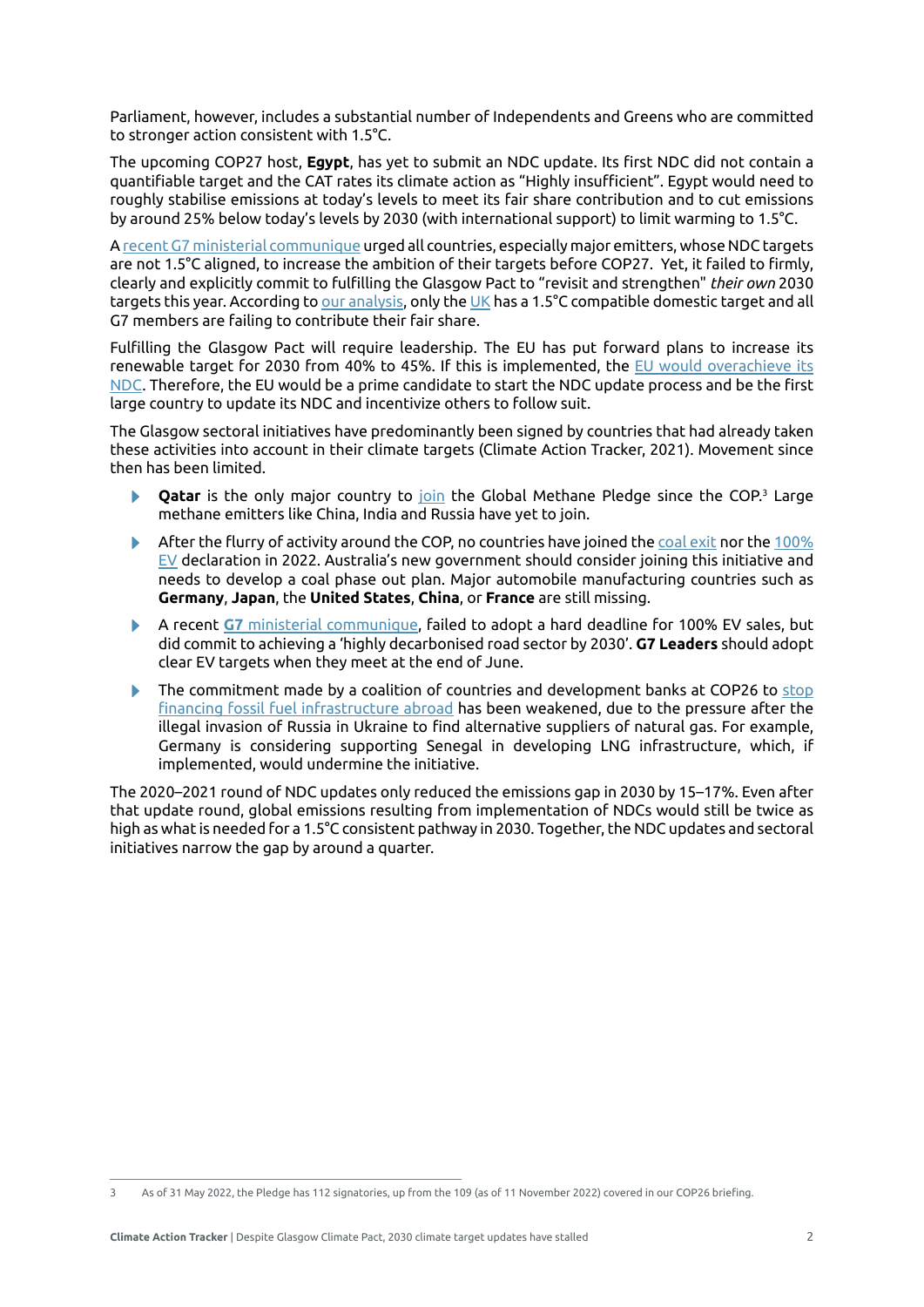

0 **Likely impact on the 2030 emissions gap from**  Figure 1. 2030 emissions gap between NDC targets and levels consistent with 1.5°C.

policies, end-of-century warming would rise to 2.7°C. If only 2030 targets are considered, end-of-century warming would reach 2.4°C, almost a full degree above the Paris Agreement limit, at a time when every tenth of a degree matters. Under current

-6 that have been announced or are currently under discussion, including India's net zero announcement If all 2030 targets and binding<sup>4</sup> long-term pledges are considered (our "pledges and targets" scenario), Figure in GHG<br>Change field<br>Change of Set<br>at **Electric Vehicles Coal** at COP26, warming would peak at 1.9°C before falling to 1.8°C by the end of the century. end-of-century warming would be limited to 2.1°C. Expanding our scope to include all net zero targets



Figure 2. Global greenhouse gas emissions pathways for CAT estimates of policies and action, 2030 targets only, 2030 and binding long-term targets and an optimistic pathway based on net zero targets of over 140 countries in comparison to a 1.5°C consistent pathway.

<sup>4</sup> We consider targets to be binding if they have been adopted in domestic legislation or submitted, with sufficient clarity, as long-term strategies to the UNFCCC. We exclude older submissions if we deem that the country has abandoned its target.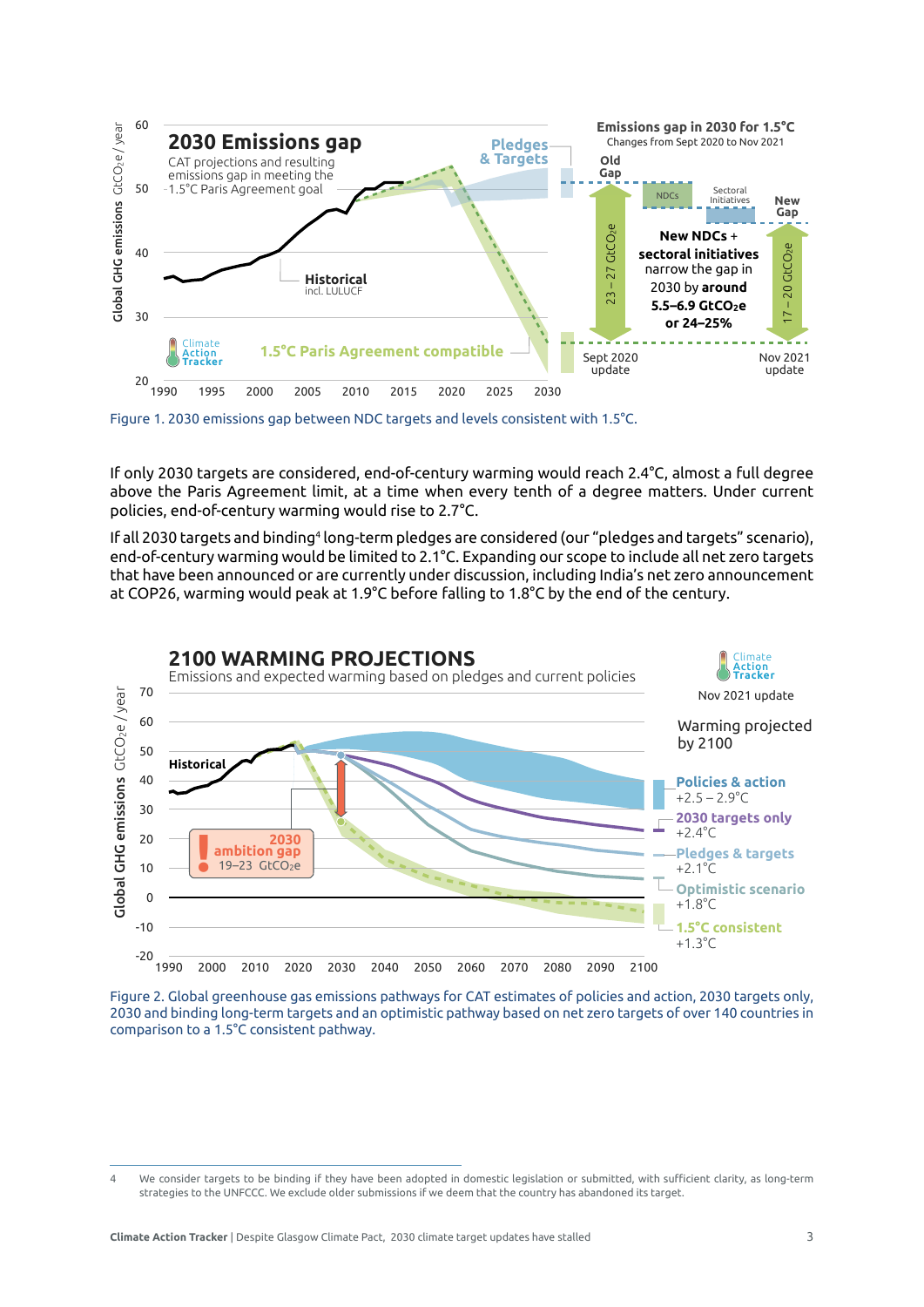#### **2 Ways to update NDC targets in 2022**

As time is short, how can governments best fulfill the task they signed up to at COP26 to "strengthen the 2030 targets in their nationally determined contributions as necessary to align with the Paris Agreement temperature goal by the end of 2022, taking into account different national circumstances"?

Some governments claim they cannot update their NDCs in 2022 because the process for doing so would be too lengthy and cumbersome. Ultimately, they need to submit a full updated NDC with a more ambitious target. Along the way they can take a few steps to live up to the request made in Glasgow (see Table 1 for illustrative examples).

## **2.1 Full NDC update with more ambitious target**

National governments should submit a full NDC update with a more ambitious target leading to a lower emissions level in 2030 than the previous one. The submission would need to explain why this new target is "align[ed] with the Paris Agreement temperature goal by the end of 2022, taking into account different national circumstances".

The CAT has calculated<sup>s</sup> what a country's fair contribution would be, as well as the reductions that need to take place within a country's borders (with international support, where relevant) to achieve the 1.5°C limit. These benchmarks can serve as guiderails for countries as they strengthen their targets.

<sup>5</sup> <https://climateactiontracker.org/countries/>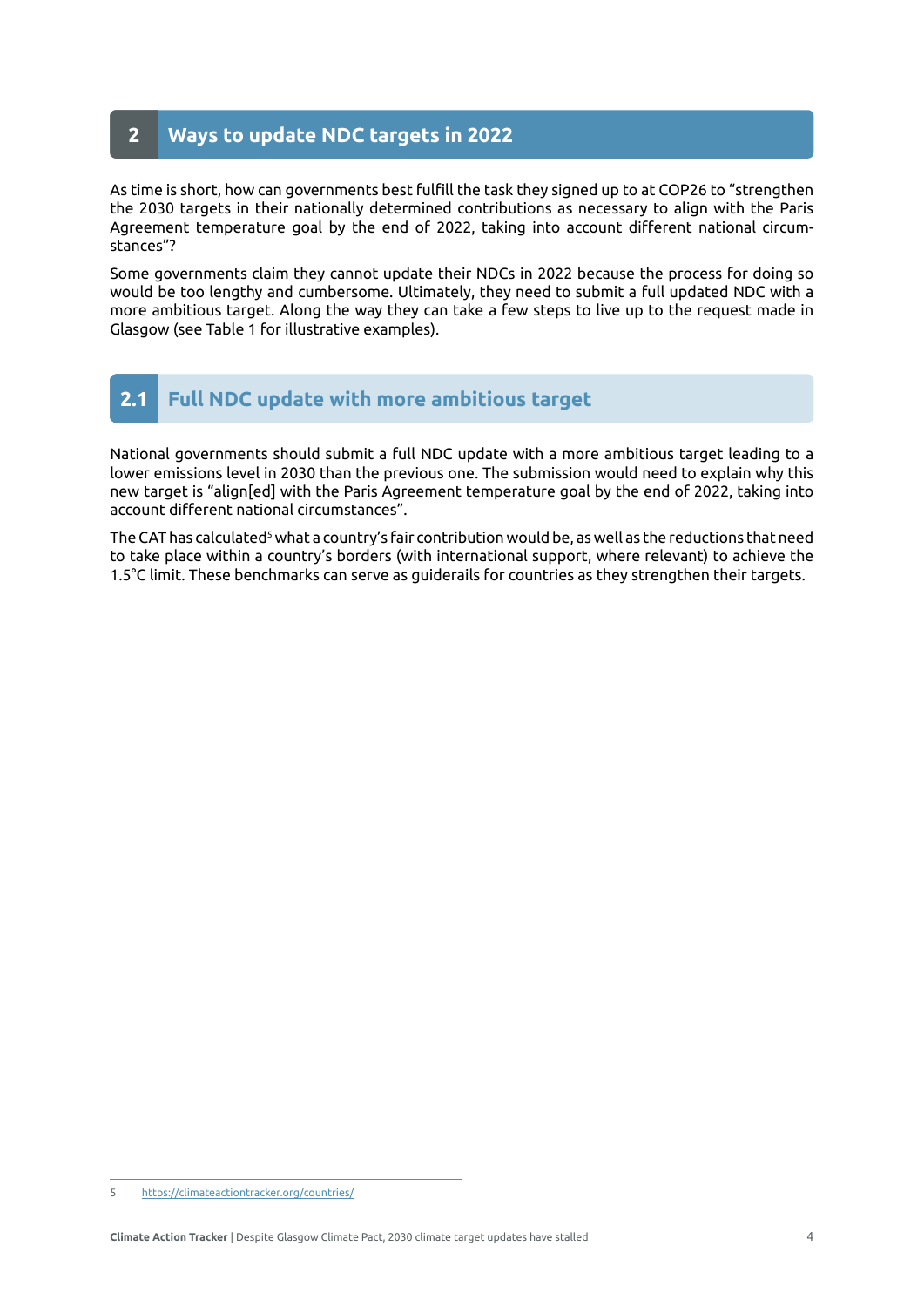## **2.2 Expand NDC coverage**

Some NDCs do not cover all emissions. Where this is the case, governments could expand the scope of the NDC by including emissions that are currently not covered. For example, a country where the NDC does not cover methane could participate in the methane pledge and submit that information to the UNFCCC.

Many countries already have targets that cover all greenhouse gas emissions, so this option is only applicable for a few. Of the G20 countries, the most significant case is China, whose NDC targets cover CO<sub>2</sub> emissions only.<sup>6</sup>

The governments would have to submit a new NDC target for the emissions not covered and provide an explanation on how this is aligned to the Paris Agreement temperature goal.

#### **2.3 Participate in sectoral initiatives that go beyond NDC**

Governments could also nationally agree to participate in sectoral initiatives that they are not yet part of, e.g. on a coal phase out. Currently countries are largely participating in sectoral initiatives where the impact is already taken into consideration in their NDCs (Climate Action Tracker, 2021). This option would primarily apply to countries that have not planned coal phase outs, reducing rates of deforestation or 100% CO $_2^{\vphantom{1}}$ free road transport as part of their emissions reduction targets.

National governments would have to sign up to the initiative and submit this information to the UNFCCC, together with a quantification of the impact beyond the NDC.

### **2.4 Implement policies to overachieve old NDC target**

Governments could implement additional domestic policies so they overachieve their original NDC target, which would make it easier to adopt and submit a new NDC target. In the end, what counts are the real actions (policies), not the promises (NDC targets). Right now, many governments need to implement additional policies to meet their current NDC targets.

In this case, the national government would implement the new policies, calculate the effect on GHG emissions beyond the original NDC target and submit that information to the UNFCCC as a first step before submitting an updated NDC target.

<sup>6</sup> Some countries do not cover some or all F-gases, including Argentina, Brazil, Indonesia, Mexico, South Africa and South Korea.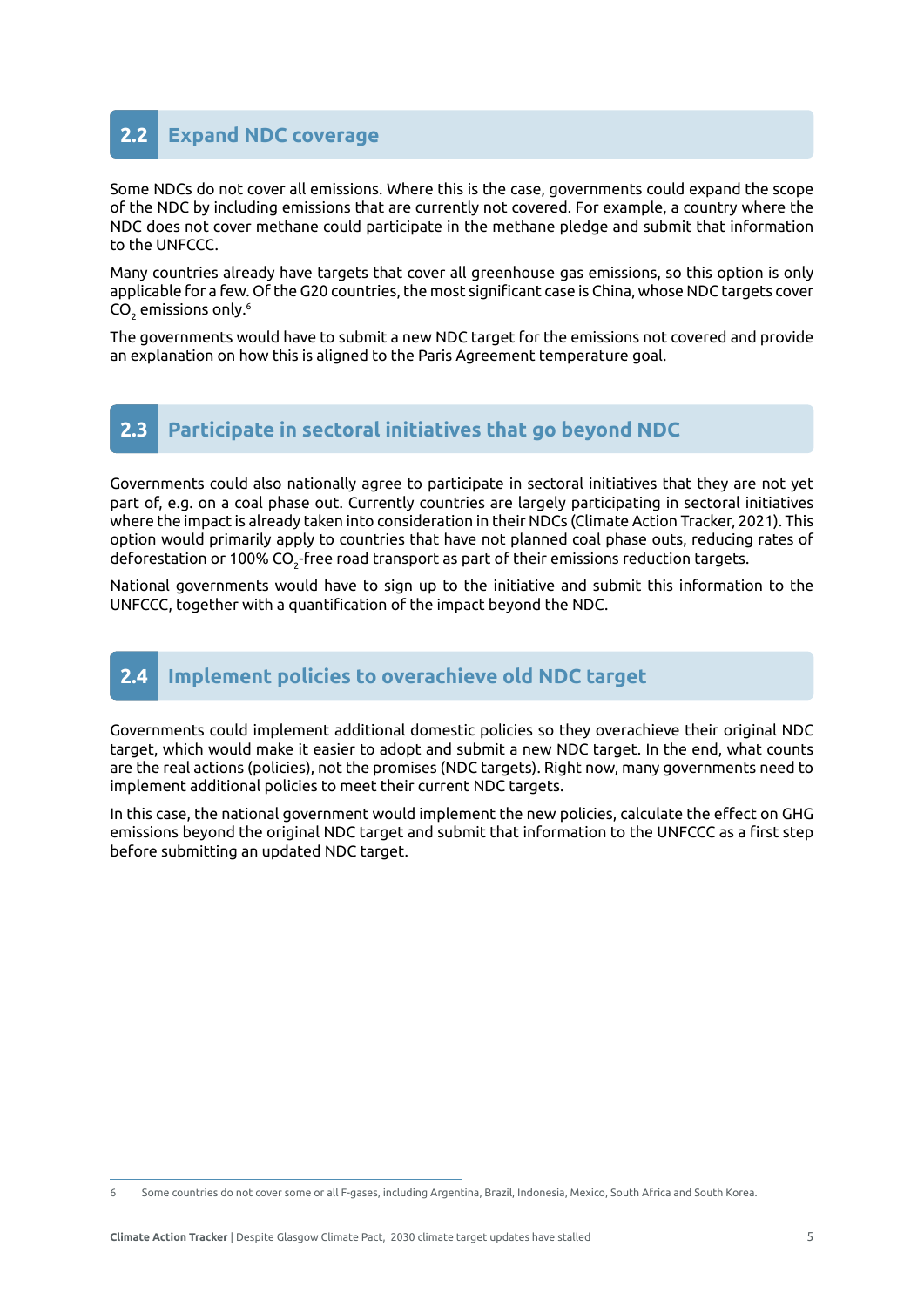Table 1. Illustrative examples how countries could strengthen their NDC targets in 2022.

| <b>Type (of action?)</b>                              | <b>Hypothetical examples</b>                                                                                                                                                                                                                                                    | Impact on 2030 gap<br>$(17-20$ GtCO <sub>2</sub> e) |
|-------------------------------------------------------|---------------------------------------------------------------------------------------------------------------------------------------------------------------------------------------------------------------------------------------------------------------------------------|-----------------------------------------------------|
| Full NDC target update                                | EU going from -55% to -65%. <sup>7</sup>                                                                                                                                                                                                                                        | Around 0.5 GtCO <sub>2</sub> e                      |
|                                                       | USA going from -50%/52% to -60%. <sup>8</sup>                                                                                                                                                                                                                                   | Around 1 GtCO <sub>2</sub> e                        |
|                                                       | China increasing the target for the share of Around 1 GtCO <sub>,</sub> e<br>non-fossil fuels in primary energy consumption<br>from "around 25%" in 2030 to "around 30%".                                                                                                       |                                                     |
| Expand NDC coverage                                   | China provides a quantitative target for $0.5$ to 1 GtCO <sub>2</sub> e<br>methane, $N_2O$ and fluorinated gases of 30%<br>reduction (value as in the global methane<br>pledge); these gases are currently only<br>included as measures in NDC and not as<br>quantified target. |                                                     |
| Agree on new sectoral actions and<br>join initiatives | Indonesia agrees to join the Powering Past Around 0.1 GtCO <sub>2</sub> e<br>Coal Alliance to phase out coal, provides a<br>calculation of the impact on national emissions<br>and submits that information to the UNFCCC.                                                      |                                                     |
| Implement policies to overachieve<br>NDC target       | EU agrees on the Fit for 55 package and shows Around 0.5 GtCO <sub>2</sub> e<br>this would lead to -65% and submits that<br>information to the UNFCCC. <sup>9</sup>                                                                                                             |                                                     |

It is not enough for countries to only make some marginal improvements (Table 1). If the EU, USA, China were to increase their NDC values by 5 to 10 percentage points, that would narrow the 17–20  $\mathsf{GtCO}_2$ e gap by 3–4  $\mathsf{GtCO}_2$ e or around 20%.

With this looming gap where global emissions in 2030 would be twice as high as needed for 1.5°C, it is important that *all* countries revisit and strengthen their NDCs.

The decision in Glasgow provides a clear indication that only increasing the transparency and reporting of NDCs without any change in climate action would not be a viable option. Also including more measures without quantifying their impact would probably be insufficient detail to be considered "revising the NDC target". Finally, to ensure accountability all actions need to be submitted to the UNFCCC and their status reported on as part of the regular reporting system.

<sup>7</sup> Below 1990 levels. The European Parliament had earlier called for 60% ([https://www.dw.com/en/european-parliament-confirms-2030-cli](https://www.dw.com/en/european-parliament-confirms-2030-climate-target-to-cut-emissions/a-55197301)[mate-target-to-cut-emissions/a-55197301\)](https://www.dw.com/en/european-parliament-confirms-2030-climate-target-to-cut-emissions/a-55197301), the rapporteur and NGOs for 65% (https://caneurope.org/european-parliament-s-climate-lawrapporteur-calls-for-65-emissions-cuts-by-2030/) .

<sup>8</sup> Below 2005 levels.

<sup>9</sup> The EU Commission is proposing to increase the renewable energy target for 2030 from 40% to 45% as part of the REPowerEU plan release on 18 May 2022. This would lead to a greenhouse gas reduction beyond 55% below 1990 level in 2030.